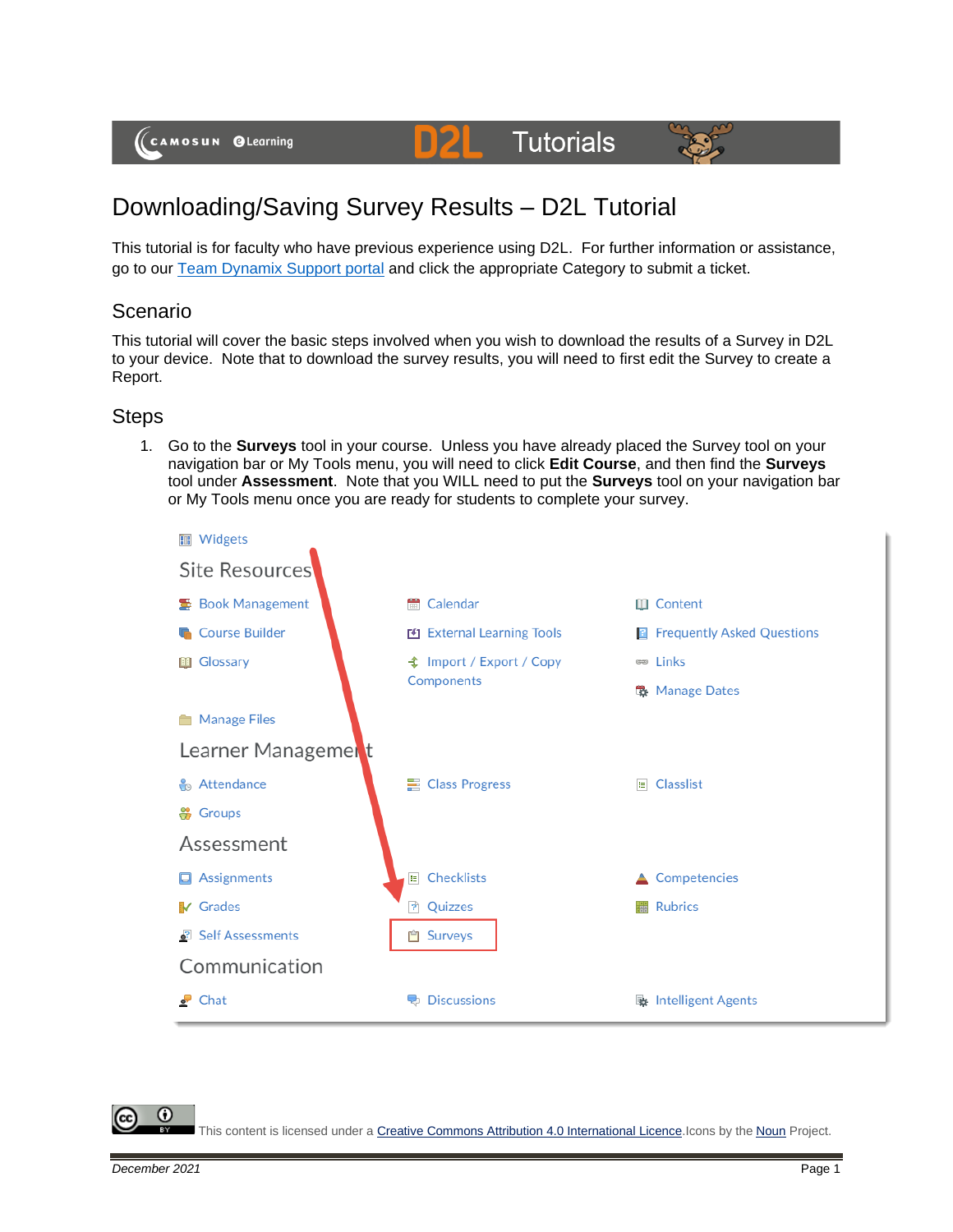2. Click the down arrow next to the title of the survey you wish to check results for, and select **Edit**.

| <b>Manage Surveys</b> |                        | <b>Question Library</b>        |                        |                     |  |  |          |                        | $\bullet$ Help |
|-----------------------|------------------------|--------------------------------|------------------------|---------------------|--|--|----------|------------------------|----------------|
|                       | <b>New Survey</b>      | <b>Edit Categories</b>         |                        | More Actions $\vee$ |  |  |          |                        |                |
|                       |                        |                                |                        |                     |  |  | Preview: | By Availability $\sim$ | Apply          |
| <b>Bulk Edit</b>      |                        |                                |                        |                     |  |  |          |                        |                |
|                       | <b>Current Surveys</b> |                                |                        |                     |  |  |          |                        |                |
|                       |                        | Final Feedback<br>$\checkmark$ |                        |                     |  |  |          |                        |                |
|                       |                        | Edit                           |                        |                     |  |  |          |                        |                |
|                       |                        |                                | <b>Hide from Users</b> |                     |  |  |          |                        |                |
|                       |                        | Preview                        |                        |                     |  |  |          |                        |                |
|                       |                        | Reports                        |                        |                     |  |  |          |                        |                |
|                       |                        | <b>Statistics</b>              |                        |                     |  |  |          |                        |                |

3. Click the **Reports Setup** tab.

| Feedback v<br>Edit Survey - Final                                                      |              |             |               |  |  |  |  |  |
|----------------------------------------------------------------------------------------|--------------|-------------|---------------|--|--|--|--|--|
| Properties                                                                             | Restrictions | Objectives  | Reports Setup |  |  |  |  |  |
| General                                                                                |              |             |               |  |  |  |  |  |
| Name*                                                                                  |              |             |               |  |  |  |  |  |
| Feedback<br>Final                                                                      |              |             |               |  |  |  |  |  |
| add category]<br>no category<br>$\checkmark$<br>Feedback<br>give instant feedback<br>ℯ |              |             |               |  |  |  |  |  |
| Anonymous                                                                              |              |             |               |  |  |  |  |  |
| make results anonymous<br>๏<br><b>Survey Questions</b>                                 |              |             |               |  |  |  |  |  |
| Questions per page:                                                                    | Apply        | ◉           |               |  |  |  |  |  |
| <b>Save and Close</b>                                                                  | Save         | Cancel<br>⊙ |               |  |  |  |  |  |

This content is licensed under [a Creative Commons Attribution 4.0 International Licence.I](https://creativecommons.org/licenses/by/4.0/)cons by the [Noun](https://creativecommons.org/website-icons/) Project.

 $\overline{0}$ 

(cc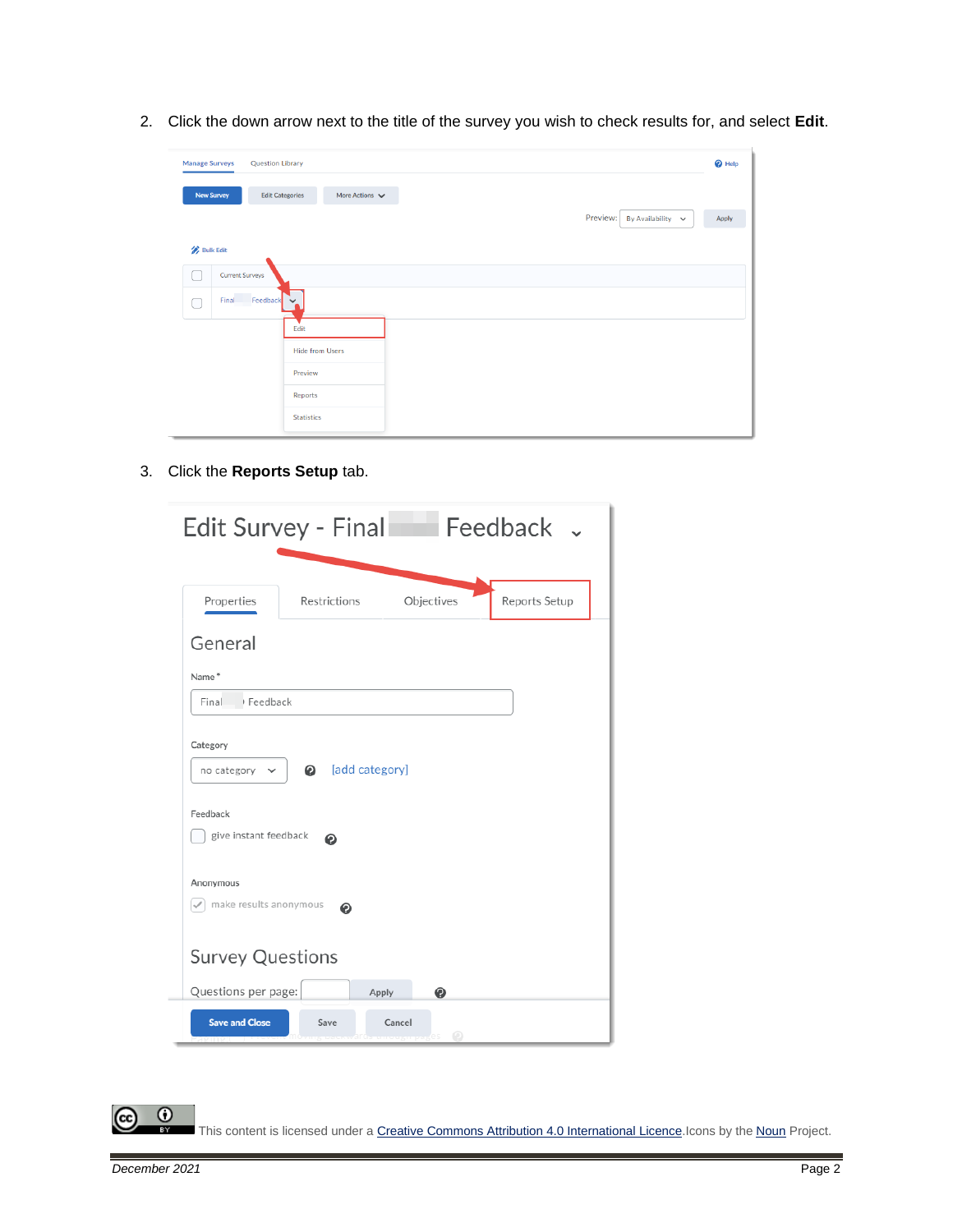4. Click **Add Report**.



 $\odot$ This content is licensed under [a Creative Commons Attribution 4.0 International Licence.I](https://creativecommons.org/licenses/by/4.0/)cons by the [Noun](https://creativecommons.org/website-icons/) Project.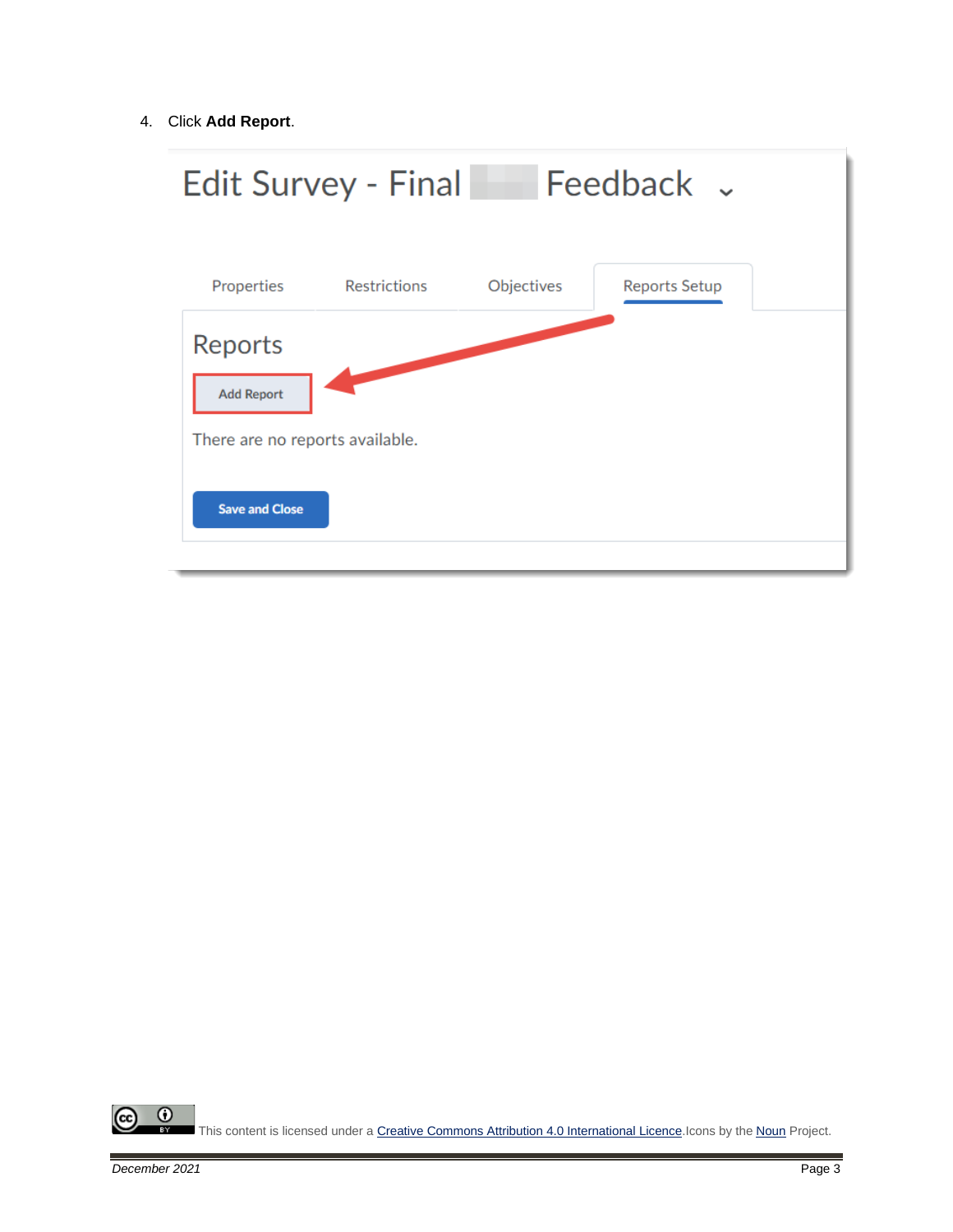5. Give your Report a **Name**. Note that you can create multiple results reports if needed. Select the **Report Type** (typically a **Summary Report** to show all results), and set when you would like the results to be released (here we are choosing immediately). Finally, select who you would like to **Release Report To** (typically it would be for you, the instructor, so select **Instructor**). Click **Save**.



 $\odot$ This content is licensed under [a Creative Commons Attribution 4.0 International Licence.I](https://creativecommons.org/licenses/by/4.0/)cons by the [Noun](https://creativecommons.org/website-icons/) Project.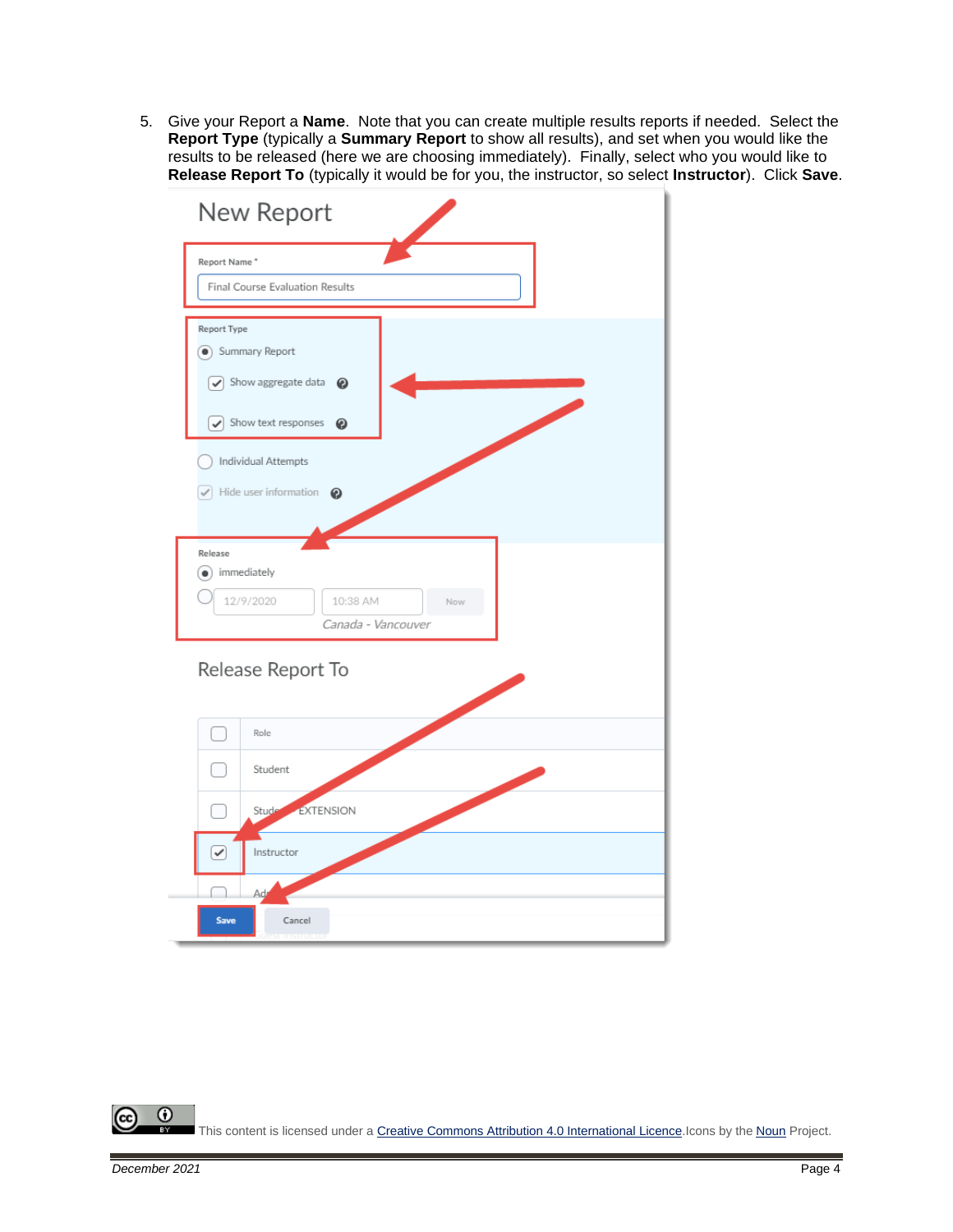#### 6. Click **Save and Close**.

| Edit Survey - Final FLO Feedback .                |                                        |                   |                      |  |  |  |  |  |
|---------------------------------------------------|----------------------------------------|-------------------|----------------------|--|--|--|--|--|
| <b>Properties</b>                                 | <b>Restrictions</b>                    | <b>Objectives</b> | <b>Reports Setup</b> |  |  |  |  |  |
| Reports                                           |                                        |                   |                      |  |  |  |  |  |
| <b>Add Report</b>                                 |                                        |                   |                      |  |  |  |  |  |
|                                                   |                                        |                   |                      |  |  |  |  |  |
|                                                   | <b>Final Course Evaluation Results</b> |                   |                      |  |  |  |  |  |
| eport Type: Summary Report<br>elease: immediately |                                        |                   |                      |  |  |  |  |  |
| <b>Save and Close</b>                             |                                        |                   |                      |  |  |  |  |  |

7. Click the down arrow next to your Survey title and select **Reports**.

| <b>Manage Surveys</b> |                        | <b>Question Library</b>                                   |                        |                               | <sup>O</sup> Help |
|-----------------------|------------------------|-----------------------------------------------------------|------------------------|-------------------------------|-------------------|
|                       | <b>New Survey</b>      | <b>Edit Categories</b>                                    | More Actions $\sqrt{}$ | Preview:<br>By Availability v | Apply             |
| <b>Bulk Edit</b>      |                        |                                                           |                        |                               |                   |
|                       | <b>Current Surveys</b> |                                                           |                        |                               |                   |
|                       |                        | Final Feedback<br>$\checkmark$                            |                        |                               |                   |
|                       |                        | lit<br>н<br>view<br>$P_1$<br>Reports<br><b>Statistics</b> | de from Users          |                               |                   |

8. Click the title of your Report. If you do NOT see your report listed, you may not have selected to release to Instructor (see Step 5).

| Manage Surveys > Report List<br>Report List - Final | Feedback J |  |
|-----------------------------------------------------|------------|--|
| Reports                                             |            |  |
| <b>Final Course Evaluation Results</b>              |            |  |
| <b>Report Type: Summary Report</b>                  |            |  |
| <b>Release: immediately</b>                         |            |  |
|                                                     |            |  |

This content is licensed under [a Creative Commons Attribution 4.0 International Licence.I](https://creativecommons.org/licenses/by/4.0/)cons by the [Noun](https://creativecommons.org/website-icons/) Project.

 $\odot$